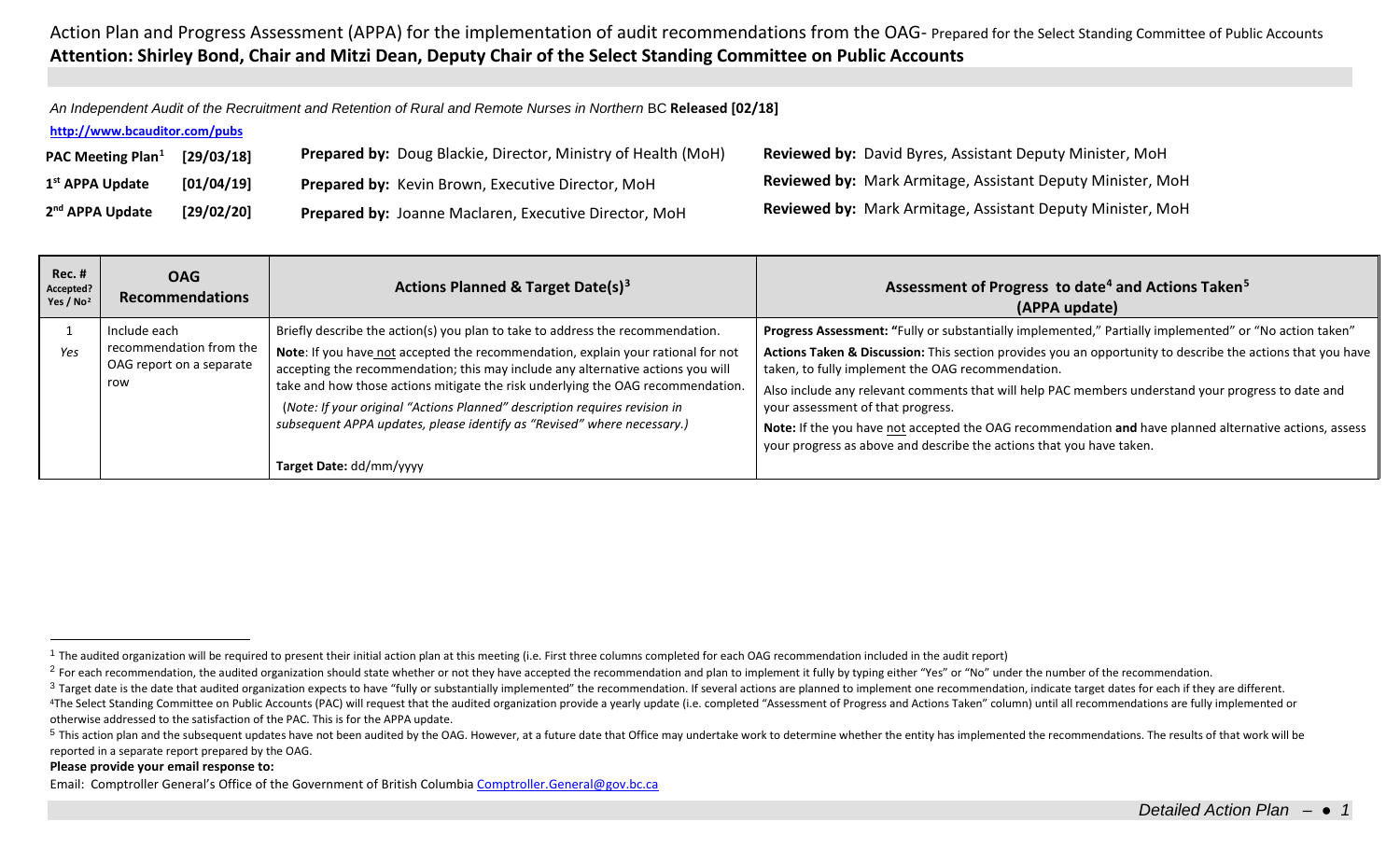| 1.  | Northern Health, to create                                                                                                                                                                                 | Complete comprehensive Health Human Resources Plan | Progress Assessment: Fully implemented                                                                                                                                                                                                                                                                                                                                                                                                                                                                                                                                                                                                                                                                                                                                       |
|-----|------------------------------------------------------------------------------------------------------------------------------------------------------------------------------------------------------------|----------------------------------------------------|------------------------------------------------------------------------------------------------------------------------------------------------------------------------------------------------------------------------------------------------------------------------------------------------------------------------------------------------------------------------------------------------------------------------------------------------------------------------------------------------------------------------------------------------------------------------------------------------------------------------------------------------------------------------------------------------------------------------------------------------------------------------------|
| Yes | a more effective health                                                                                                                                                                                    |                                                    | <b>Action Taken &amp; Discussion:</b>                                                                                                                                                                                                                                                                                                                                                                                                                                                                                                                                                                                                                                                                                                                                        |
|     | human resource plan,<br>consider a broad range of<br>factors, including<br>community characteristics,<br>population health needs,<br>scope of practice,<br>stakeholder input and<br>current circumstances. |                                                    | November 2017 to 2019 - Implementation of a Workforce Planning Toolkit at the departmental levels<br>using a phased in approach across the Health Authority. The Workforce Planning Toolkit will collect data<br>and information specific to operational challenges and incorporate strategic initiatives to augment unit<br>specific needs. The workforce planning process will include feedback from various stakeholders and will<br>inform an overarching recruitment strategy for RNs and NPs.<br>Operational Workforce Planning was completed in early 2019.<br>February 2020 - HR Metrics and workforce profile information continues to be available for operational<br>leadership to support evidenced based decision making.                                       |
|     |                                                                                                                                                                                                            |                                                    | March 2018 - Established a work plan incorporating key target dates required for the delivery of the HHR<br>Plan by April, 2019. The HHR Plan will incorporate the Workforce Planning Toolkit analysis, community<br>needs, scope of practice and stakeholder input. This work plan includes the completion of a<br>comprehensive Recruitment and Retention Strategy. Northern Health has undertaken the development of<br>a robust Health Human Resource plan (HHR) incorporating a multi-faceted approach to workforce<br>planning, recruitment and retention. The HRS plan incorporates the workforce planning toolkit that<br>collects data and information specific to operational challenges and incorporates strategic initiatives to<br>augment unit specific needs. |
|     |                                                                                                                                                                                                            |                                                    | Actions contributing to the development of the HHR plan:<br>In April 2018, Nurse Practitioner (NP) recruitment transitioned to Medical Affairs to align NPs with<br>Physicians.                                                                                                                                                                                                                                                                                                                                                                                                                                                                                                                                                                                              |
|     |                                                                                                                                                                                                            |                                                    | Northern Health conducted focus groups with Northern Health staff and leaders.<br>May 30 <sup>th</sup> , 2018 Professional Practice- Nursing<br>May 16 <sup>th</sup> , 2018 North West Leadership Forum<br>June 13 <sup>th</sup> , 2018 North East Integrated Primary Care                                                                                                                                                                                                                                                                                                                                                                                                                                                                                                   |
|     |                                                                                                                                                                                                            |                                                    | February 2020- In January 2020 NH HHR plan was presented to Executive, Governance and Management<br>Relations Committee of the Northern Health board, and the NH Board for review and approval.<br>Recommendations from Executive and Board are currently being incorporated into the plan and will<br>receive final approval in March 2020 from NH Executive.                                                                                                                                                                                                                                                                                                                                                                                                               |
|     |                                                                                                                                                                                                            |                                                    | The HHR plan incorporated tracking of strategic actions and metrics that will be measured and updated on<br>an annual basis. Profession specific plans will also be reviewed and updated annually.                                                                                                                                                                                                                                                                                                                                                                                                                                                                                                                                                                           |
|     |                                                                                                                                                                                                            |                                                    |                                                                                                                                                                                                                                                                                                                                                                                                                                                                                                                                                                                                                                                                                                                                                                              |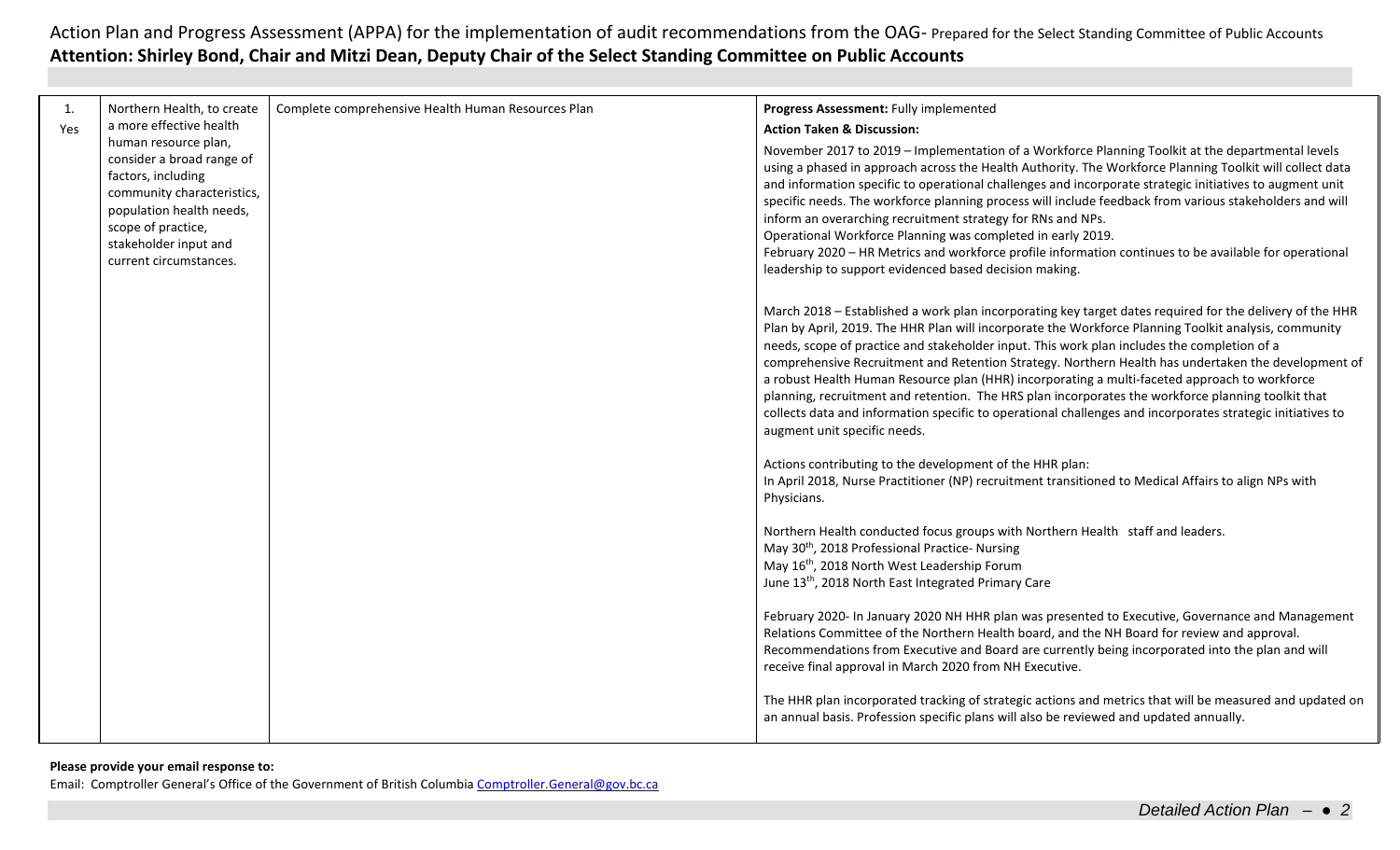| <b>Rec. #</b><br>Accepted?<br>Yes / No <sup>2</sup> | <b>OAG</b><br><b>Recommendations</b>                                                                                                                                                                 | Actions Planned & Target Date(s) <sup>3</sup>                                                                                                                                     | Assessment of Progress to date <sup>4</sup> and Actions Taken <sup>5</sup><br>(APPA update)                                                                                                                                                                                                                                                                                                                                                                                                                                                                                                                                                                                                                                                                                                                                                          |
|-----------------------------------------------------|------------------------------------------------------------------------------------------------------------------------------------------------------------------------------------------------------|-----------------------------------------------------------------------------------------------------------------------------------------------------------------------------------|------------------------------------------------------------------------------------------------------------------------------------------------------------------------------------------------------------------------------------------------------------------------------------------------------------------------------------------------------------------------------------------------------------------------------------------------------------------------------------------------------------------------------------------------------------------------------------------------------------------------------------------------------------------------------------------------------------------------------------------------------------------------------------------------------------------------------------------------------|
| 2.<br>Yes                                           | That Northern Health work<br>with communities and the<br>provincial government to<br>expand temporary and<br>long-term affordable<br>housing options in<br>northern rural and remote<br>communities. | Implementation of Strategies for Rural and Remote Nursing Recruitment<br>Target Date: 01/06/2018<br>Partnership with Local and Regional Government<br><b>Target Date: Ongoing</b> | Progress Assessment: Substantially Implemented<br><b>Actions Taken &amp; Discussion:</b><br>Northern Health received Ministry of Health funding in 2017, via provisions in the Nurses Bargaining<br>Association collective agreement, to pilot an Introductory Housing program that helps offset housing<br>challenges in northern communities by securing properties that can be temporarily rented by staff as they<br>work to obtain permanent housing. Communities for housing confirmed by April 15, 2018 with housing<br>secured by June 1, 2018. Housing has been confirmed for Fort St. John and will be reviewed. Work<br>collaborating with local communities, local governments, and the province will need to be ongoing into the<br>future.<br>Progress Assessment: Substantially Implemented<br><b>Actions Taken &amp; Discussion:</b> |
|                                                     |                                                                                                                                                                                                      |                                                                                                                                                                                   | Northern Health has a long standing practice of engaging with communities and stakeholders to develop<br>and implement recruitment/retention initiatives. For example, partnering with the Peace River Regional<br>District where the Board recognized the need for more health care workers in the region and has built a<br>scholarship program for this reason. This program will help to recruit new workers and encourage current<br>workers to expand their skills. Northern Health continues to offer scholarships in partnership with the<br>Peace River Regional District.<br>Northern Health Recruitment Services meets bi- annually with First Nations Health Authority to identify<br>options for collaborating on housing in our communities throughout the North beginning September<br>2018.                                          |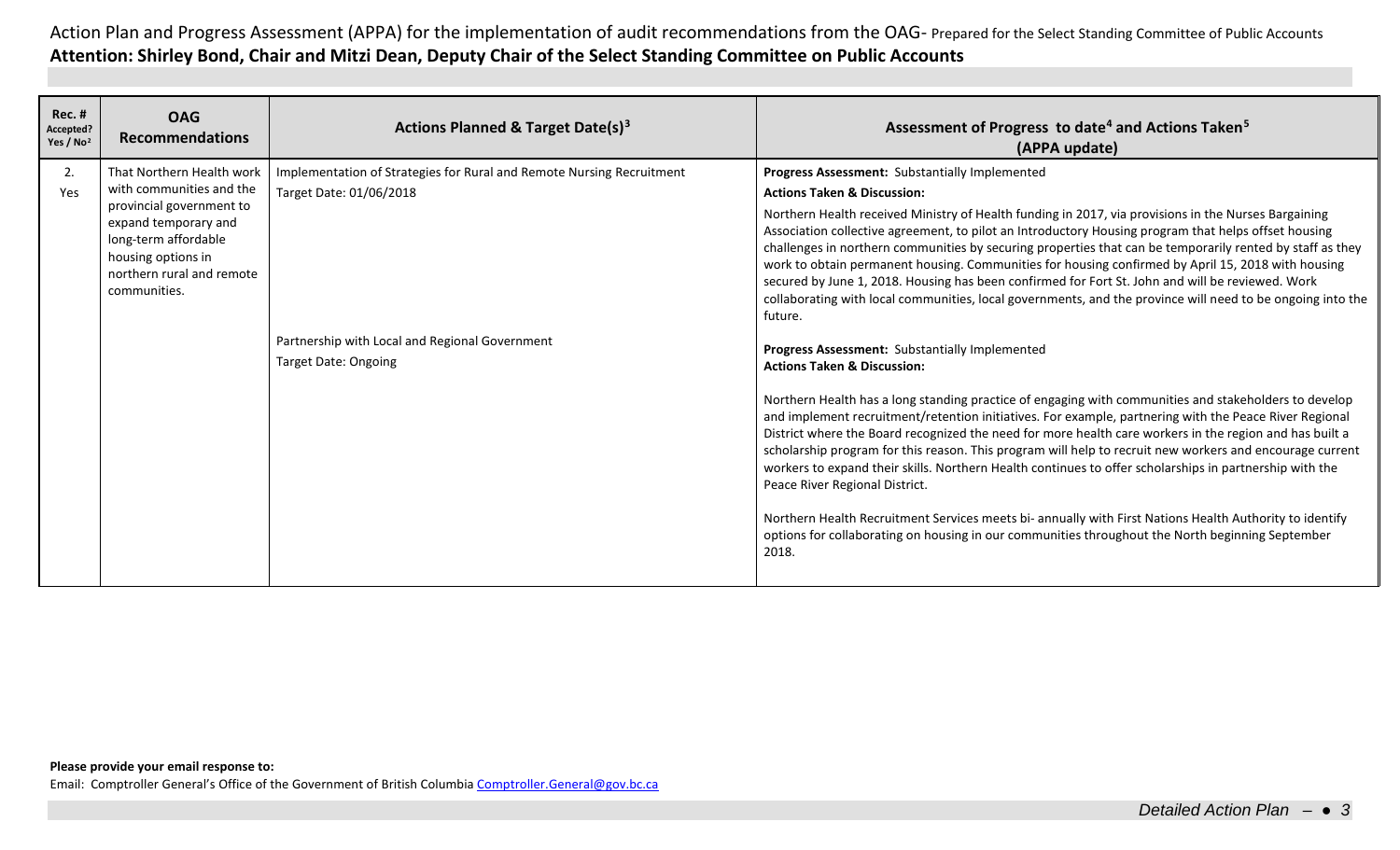| 3.  | That the University of                                                                                        | Consider Northeast BC Nursing Training Program | Progress Assessment: Fully Implemented                                                                                                                                                                                                                                                                                                                                                                                                                                                                                                                                                                            |
|-----|---------------------------------------------------------------------------------------------------------------|------------------------------------------------|-------------------------------------------------------------------------------------------------------------------------------------------------------------------------------------------------------------------------------------------------------------------------------------------------------------------------------------------------------------------------------------------------------------------------------------------------------------------------------------------------------------------------------------------------------------------------------------------------------------------|
| Yes | Northern British Columbia                                                                                     | Target Date: 03/31/18                          | <b>Actions Taken &amp; Discussion:</b>                                                                                                                                                                                                                                                                                                                                                                                                                                                                                                                                                                            |
|     | and the Ministries of<br><b>Health and Advanced</b><br>Education (sic) work with<br>Northern Health and other |                                                | The University of Northern British Columbia (UNBC) and Northern Health collaborated on a proposal for a<br>nursing program in the northeast quadrant of the province (e.g., Fort St. John, Dawson Creek, and Fort<br>Nelson).                                                                                                                                                                                                                                                                                                                                                                                     |
|     | key stakeholders to<br>analyze the distribution of<br>nursing education<br>programs in the north and          |                                                | A formal proposal was submitted to the Ministry of Advanced Education, Skills and Training (AEST) July<br>2018. The proposal was shared to Ministry of Health (MoH) to complete a review (cip 51) and share<br>findings back to AEST. The proposal was discussed and endorsed in principal by the Planning Board for<br>Health and Medical Education (PBHME).                                                                                                                                                                                                                                                     |
|     | implement changes to<br>address regional<br>recruitment challenges.                                           |                                                | Funding to address regional pressures for nursing education in the northeast was requested in a Treasury<br>Board submission in the fall 2018 but was not approved (as of February 25, 2019). Funding is not available<br>within the existing AEST budget. AEST and MoH discussed alternate options for sustainable funding of this<br>expansion.                                                                                                                                                                                                                                                                 |
|     |                                                                                                               |                                                | February 2020- Funding was approved for a Northern Baccalaureate Nursing Program (NBNP) in Fort St.<br>John, BC. UNBC Senate and Board of Governors approved the program in Fall 2019. The first intake of this<br>program is scheduled for September 2020. Key partners, including Northern Health, have initiated<br>meetings to support this program. UNBC is working with Northern Health to finalize the clinical placement<br>requirements for this program; this includes identifying clinical placement opportunities in new practice<br>areas as well as expanding capacity in existing placement areas. |
|     |                                                                                                               |                                                | In September 2020, the first UNBC Northern Masters of Physiotherapy program will intake 20 full time<br>students. Admission preference will be given to those from rural backgrounds.                                                                                                                                                                                                                                                                                                                                                                                                                             |
|     |                                                                                                               |                                                | In September 2020, the first UNBC Northern Masters of Occupational Therapy Northern and Rural Cohort<br>will intake 8 fulltime students. The number of fulltime students will increase to 16 in September 2022.                                                                                                                                                                                                                                                                                                                                                                                                   |
|     |                                                                                                               |                                                | Increased supply in Physiotherapy and Occupational Therapy in the north will increase capacity required to<br>implement interprofessional teams and attract nurses and other health care professionals interested in<br>working within these teams.                                                                                                                                                                                                                                                                                                                                                               |
|     |                                                                                                               |                                                |                                                                                                                                                                                                                                                                                                                                                                                                                                                                                                                                                                                                                   |
|     |                                                                                                               |                                                |                                                                                                                                                                                                                                                                                                                                                                                                                                                                                                                                                                                                                   |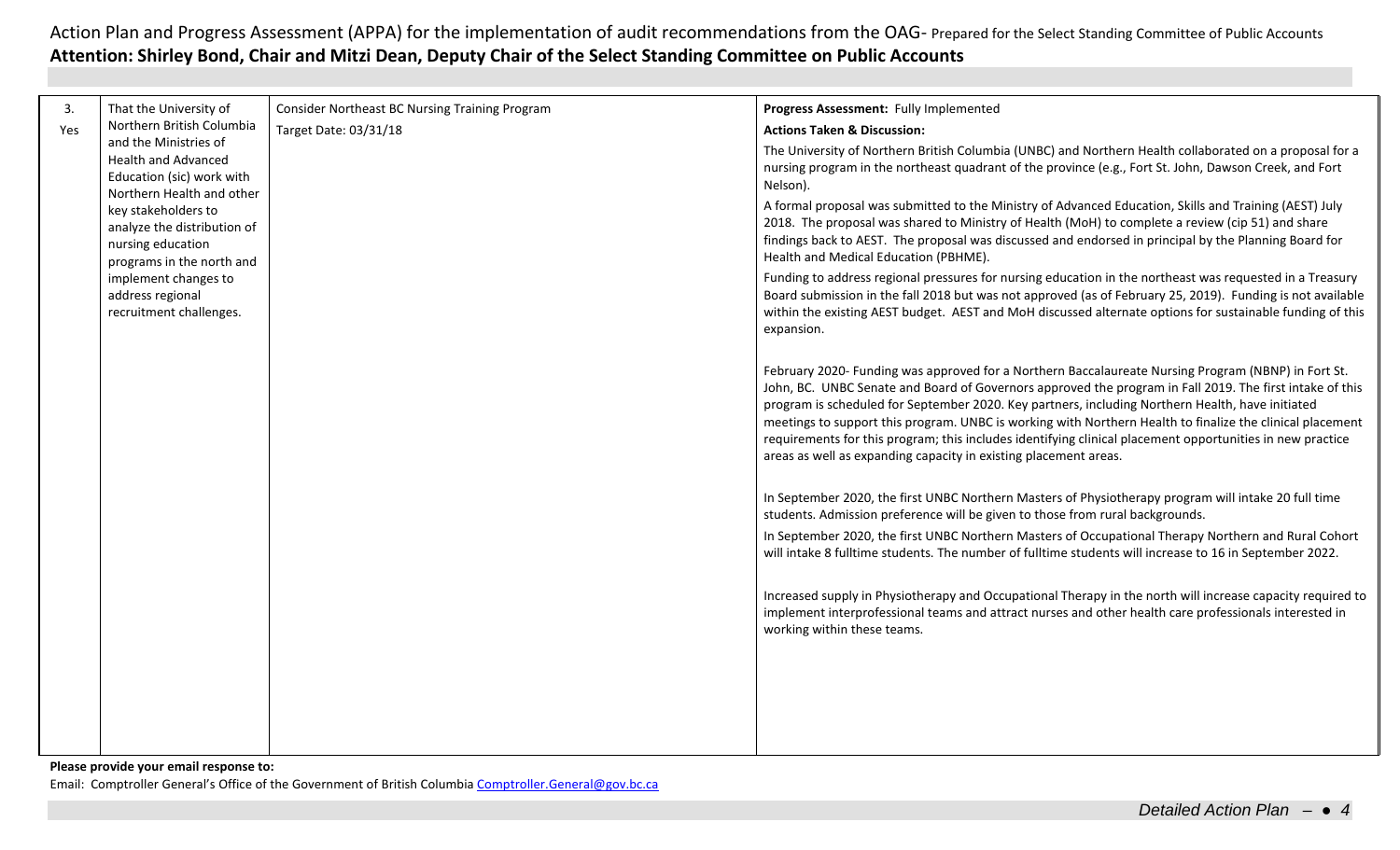|  | Expanding Access to Nursing Education in the North | Progress Assessment: Substantially Implemented                                                                                                                                                                                                                                                                                                                                                                                                                                                                        |
|--|----------------------------------------------------|-----------------------------------------------------------------------------------------------------------------------------------------------------------------------------------------------------------------------------------------------------------------------------------------------------------------------------------------------------------------------------------------------------------------------------------------------------------------------------------------------------------------------|
|  | <b>Target Date: Ongoing</b>                        | <b>Actions Taken &amp; Discussion:</b>                                                                                                                                                                                                                                                                                                                                                                                                                                                                                |
|  |                                                    | Northern Health, UNBC and local community colleges continue to work together to maximize<br>educational opportunities and clinical practica for nurses. The practice-driven Rural Nursing<br>Certificate Program at the University of Northern British Columbia is a key educational component<br>for nurses practicing in rural communities.                                                                                                                                                                         |
|  |                                                    | June 2018 Implemented a UNBC School of Nursing/ NH Clinical Placement Working Group. This group is<br>developing collaborative approaches to enhancing our clinical placement capacity and addressing barriers.                                                                                                                                                                                                                                                                                                       |
|  |                                                    | August 2018: Implemented a NH Education Program Planning Collaborative to identify synergies in health<br>human resource planning, support student success, to develop a framework for communication of current<br>and future health care education needs, and to provide a mechanism for collaboration. Membership<br>includes, NH Education, Workforce Planning, Recruitment & Retention Directors, NH Senior Leaders, First<br>Nations Health Authority, and northern Post-Secondary Institutions Deans and Leads. |
|  |                                                    | Ongoing Committees include:<br>Northern Health Professional Practice & Clinical Education and Schools of Nursing Connecting<br><b>Meetings</b><br><b>Clinical Partnership Working Group</b><br>$\bullet$<br>NH Preceptor Development Program<br>Clinical Placement Stakeholder meetings<br><b>Specialty Education Strategy</b>                                                                                                                                                                                        |
|  |                                                    | February 2020: One of Northern Health's priorities includes projects to enhance the supply of skilled<br>resources including:<br>Enhancements to the Travel Nurse Pool<br>Improving uptake/interest in Specialty Education opportunities                                                                                                                                                                                                                                                                              |
|  |                                                    | Northern Health has regular meetings with various educational and nursing practice stakeholders to<br>facilitate dialogue for improving access and content for rural nursing training programs and assess<br>UNBC nursing education program alignment with the recruitment and retention needs of Northern<br>Health.                                                                                                                                                                                                 |
|  |                                                    | Northern Health meets with the northern Post Secondary Institutions health program leaders at Coast<br>Mountain College, University of Northern British Columbia, and the College of New Caledonia every two<br>months. The purpose of these meetings is to work through shared needs and share information about<br>program cohort numbers and graduation numbers. Northern Health Education & Development leaders                                                                                                   |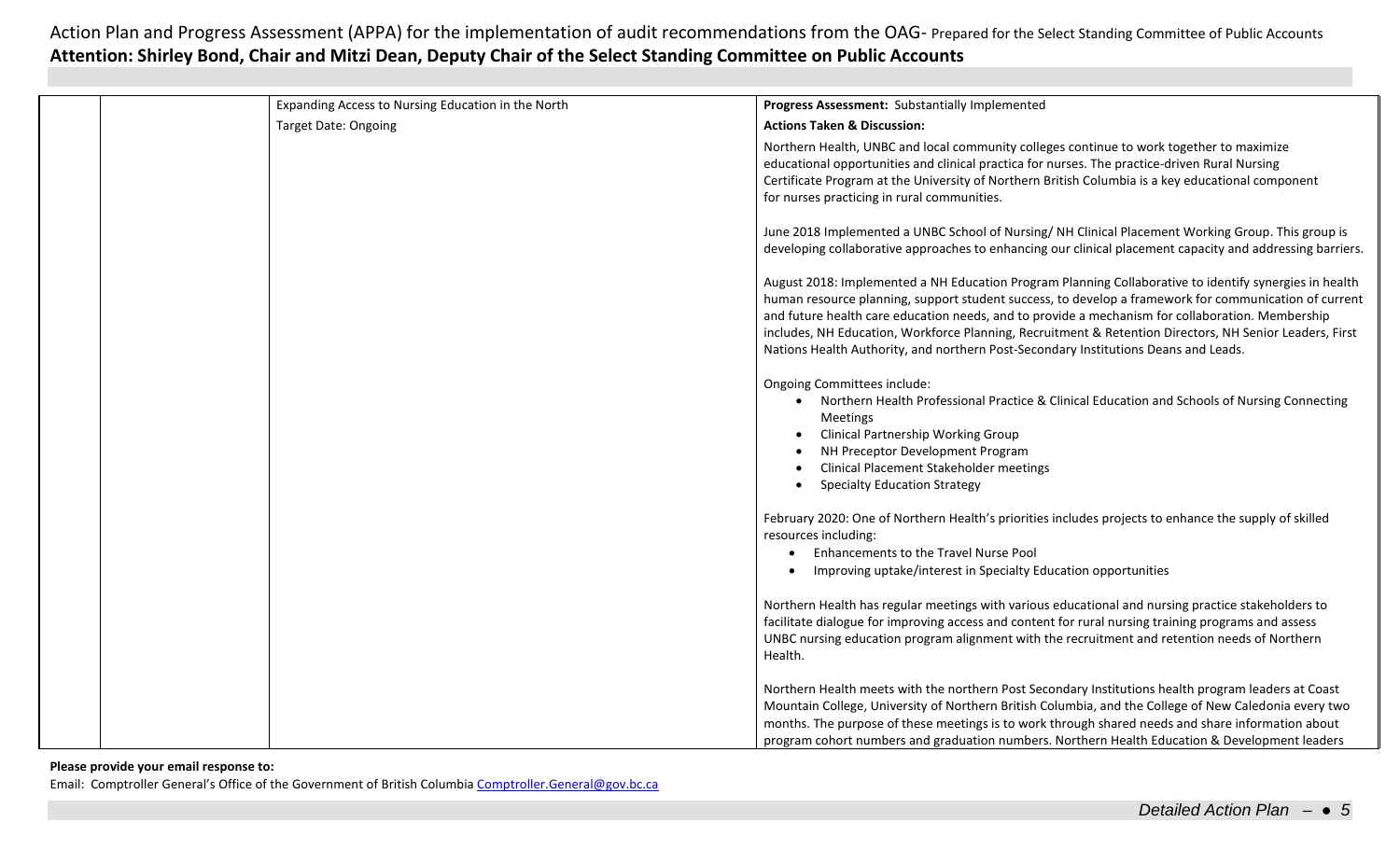| <b>Rec. #</b><br>Accepted?<br>Yes / No <sup>2</sup> | <b>OAG</b><br><b>Recommendations</b>                                                                    | <b>Actions Planned &amp; Target Date(s)3</b>                                                                                                                                                                                                                | Assessment of Progress to date <sup>4</sup> and Actions Taken <sup>5</sup><br>(APPA update)                                                                                                                                                                                                                                                                                                                                                                                                                                                                                                                                                                                                                                                                                                                                                                                                                                                                                                                                                                                                                                                                                                                                                                                                                                                                                                                                                                       |
|-----------------------------------------------------|---------------------------------------------------------------------------------------------------------|-------------------------------------------------------------------------------------------------------------------------------------------------------------------------------------------------------------------------------------------------------------|-------------------------------------------------------------------------------------------------------------------------------------------------------------------------------------------------------------------------------------------------------------------------------------------------------------------------------------------------------------------------------------------------------------------------------------------------------------------------------------------------------------------------------------------------------------------------------------------------------------------------------------------------------------------------------------------------------------------------------------------------------------------------------------------------------------------------------------------------------------------------------------------------------------------------------------------------------------------------------------------------------------------------------------------------------------------------------------------------------------------------------------------------------------------------------------------------------------------------------------------------------------------------------------------------------------------------------------------------------------------------------------------------------------------------------------------------------------------|
| 4<br>Yes                                            | That Northern Health<br>continue to work with the<br>British Columbia Nurses'                           | Targeted Strategies with BC Nurses Union to Recruit and Retain Rural Nurses: The<br>Ministry, HEABC and the Nurses' Bargaining Association negotiated a \$2 million<br>fund to support recruitment and retention strategies in rural BC health authorities. | meet with FNHA clinical leaders every two months to identify synergies and collaborate around educational<br>programming in rural communities.<br>Northern Health continues to collaborate with UNBC on the Rural Nursing Certificate Program. NH<br>provides input into the curriculum based on feedback from point of care staff and leaders. This<br>program is also embedded within specialty nursing training process.<br>Northern Health collaborates with UNBC to provide student access to locally developed specialty education<br>courses in Prince George (Pediatrics, NICU and perinatal). We have also been working closely with UNBC to<br>develop a pediatric specialty course.<br>As NH moves to a Service Network model, the Clinical Nurse Educators (CNE) s are becoming aptly<br>prepared to provide an education lens and support a regional approach to strategic initiatives in NH.<br>One to two clinical educators will be assigned to each clinical Service Network. Their purpose is to<br>represent Education and Development at a regional level. They will be assessing education needs and<br>implementation requirements within strategic priorities as well as providing an education lens to the<br>development of metrics.<br>Progress Assessment: Substantially Implemented<br><b>Actions Taken &amp; Discussion:</b><br>Northern Health received Ministry of Health funding in 2017, via provisions in the Nurses Bargaining |
|                                                     | Union to develop and<br>implement new<br>recruitment and retention<br>programs for RNs in the<br>north. | <b>Target Date: Ongoing</b>                                                                                                                                                                                                                                 | Association collective agreement, to pilot an Introductory Housing program that helps offset housing<br>challenges in northern communities (see above).<br>Northern Health has implemented a Travel Nurse Pool employing nurses that NH can assign to various<br>worksites within the health authority.<br>February 2020: The Strategic Nurse Staffing Committee meets on a monthly basis to consult on health<br>authority level nurse workforce planning including trends, activities and initiatives related to the<br>following:<br>Regularization of hours, recruitment and retention strategies, regular relief positions, other relief needs,<br>nurse education and training (including specialty nursing), seasonal strategies, annual vacation, and<br>other organization-wide staffing matters.                                                                                                                                                                                                                                                                                                                                                                                                                                                                                                                                                                                                                                                        |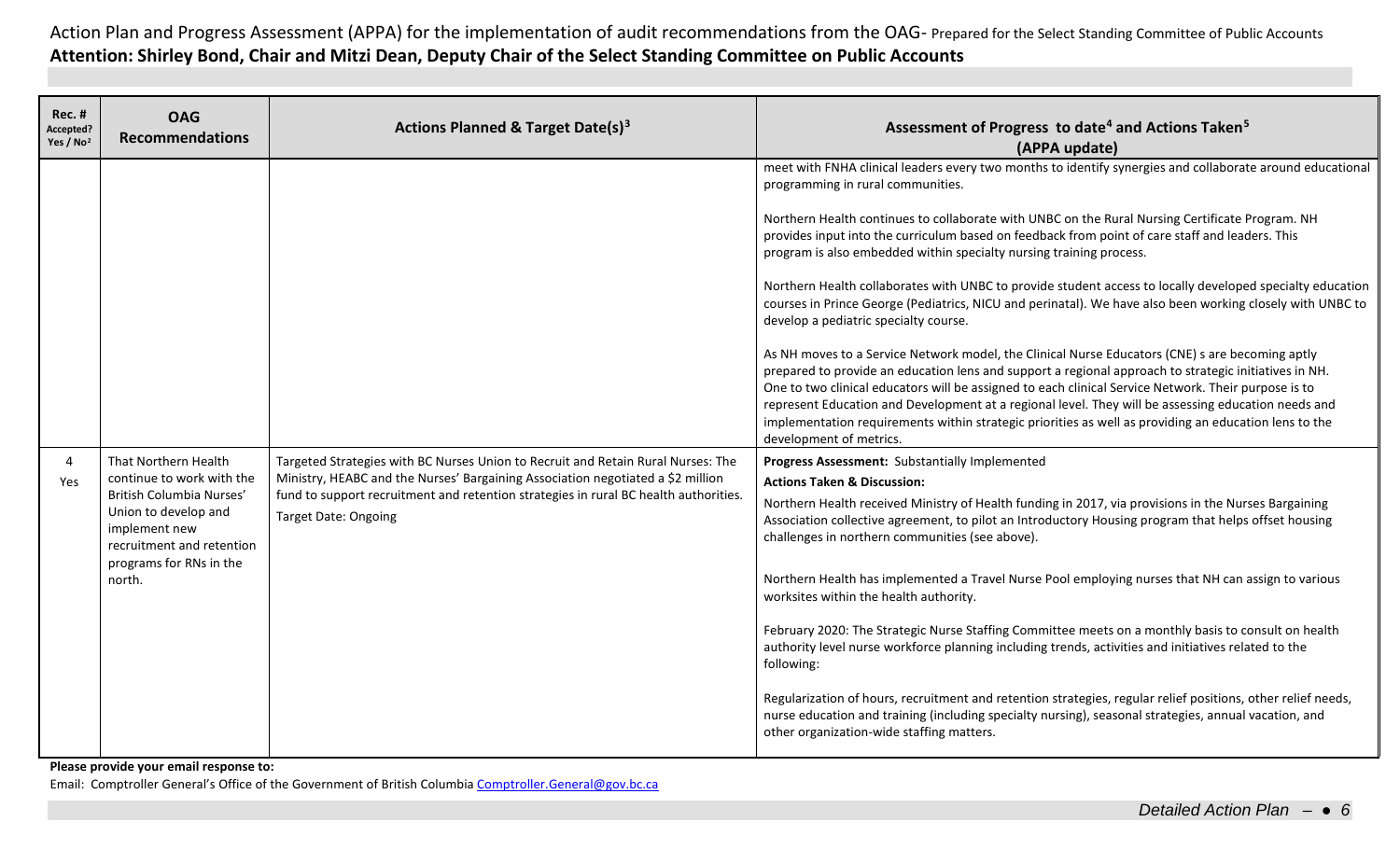| <b>Rec. #</b><br>Accepted?<br>Yes / No <sup>2</sup> | <b>OAG</b><br><b>Recommendations</b>                                    | Actions Planned & Target Date(s) <sup>3</sup>                        | Assessment of Progress to date <sup>4</sup> and Actions Taken <sup>5</sup><br>(APPA update)                                                                                                                               |
|-----------------------------------------------------|-------------------------------------------------------------------------|----------------------------------------------------------------------|---------------------------------------------------------------------------------------------------------------------------------------------------------------------------------------------------------------------------|
| 5                                                   | That Northern Health                                                    | Complete a comprehensive Health Human Resources Recruitment Strategy | Progress Assessment: Substantially Implemented                                                                                                                                                                            |
| Yes                                                 | develop an RN recruitment                                               | Target Date: 31/10/18                                                | <b>Actions Taken &amp; Discussion:</b>                                                                                                                                                                                    |
|                                                     | strategy with clear goals<br>and performance<br>measures that guide its |                                                                      | Northern Health has developed a singular and comprehensive recruitment strategy for nurses and other<br>priority healthcare providers that recognizes the unique needs and features of the North                          |
|                                                     | activities and enable it to<br>assess progress.                         |                                                                      | Established a work plan incorporating key target dates required for the delivery of the<br>comprehensive Recruitment Strategy. This includes:                                                                             |
|                                                     |                                                                         |                                                                      | Recruitment and Retention focus groups in each Health Service Delivery Area (HSDA) which<br>will include Northern Health leadership and staff, community members, and indigenous<br>partners.                             |
|                                                     |                                                                         |                                                                      | Identifying overarching recruitment strategies and profession recruitment plans.<br>$\bullet$                                                                                                                             |
|                                                     |                                                                         |                                                                      | Implemented standardized recruitment philosophies.                                                                                                                                                                        |
|                                                     |                                                                         |                                                                      | Identified and implemented key performance indicators and recruitment metrics to monitor progress of<br>the strategy.                                                                                                     |
|                                                     |                                                                         |                                                                      | February 2020- NH HHR Plan incorporates New Graduate RN recruitment strategies, metrics, and goals<br>including annual updates for Executive.                                                                             |
|                                                     |                                                                         |                                                                      | NH successfully enhanced its Employee Referral Program and referrals changed from 3 referrals in<br>$\bullet$<br>2017, 5 referrals in 2018, and increased to 14 referrals in 2019 after implementation of the<br>changes. |
|                                                     |                                                                         |                                                                      | The Travel Nurse Pool is operational and currently has 8 nurses employed.                                                                                                                                                 |
|                                                     |                                                                         |                                                                      | NH is implementing Advanced Hire positions for New Graduate RNs in March 2020. This initiative<br>promotes workforce sustainability by providing more opportunity for new graduates and to build<br>our RN workforce.     |
|                                                     |                                                                         |                                                                      | NH is contacting Employed Student Nurses (ESNs) and offering them casual employment<br>conditional upon successful graduation and registration.                                                                           |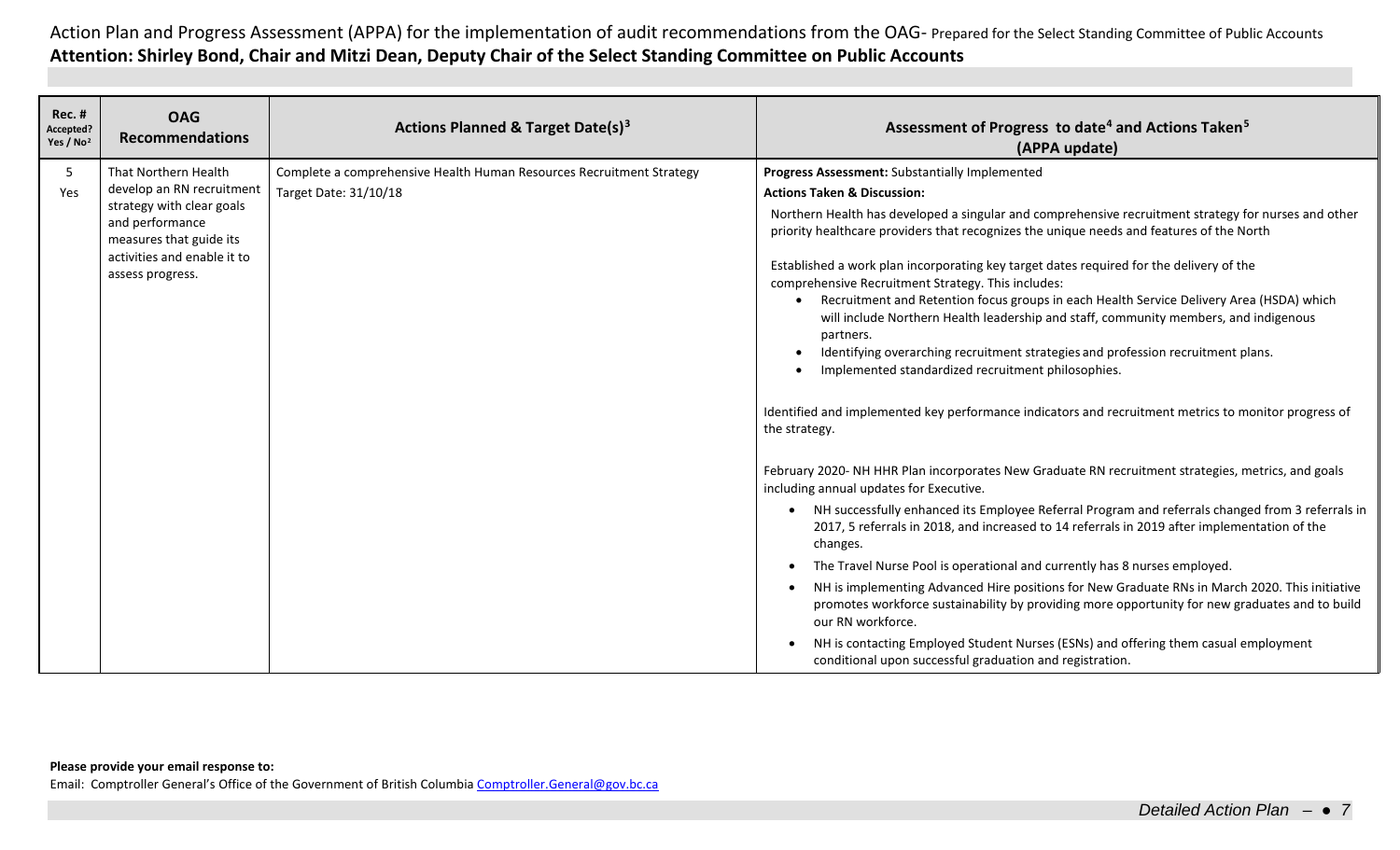| <b>Rec. #</b><br>Accepted?<br>Yes / No <sup>2</sup> | <b>OAG</b><br><b>Recommendations</b>                                                                                                               | Actions Planned & Target Date(s) <sup>3</sup>                                                                                                                                                                          | Assessment of Progress to date <sup>4</sup> and Actions Taken <sup>5</sup><br>(APPA update)                                                                                                                                                                                                                                                                                                                                                                                                                                                                                                                                                                                                                                                                                                                                                                                                                                                    |
|-----------------------------------------------------|----------------------------------------------------------------------------------------------------------------------------------------------------|------------------------------------------------------------------------------------------------------------------------------------------------------------------------------------------------------------------------|------------------------------------------------------------------------------------------------------------------------------------------------------------------------------------------------------------------------------------------------------------------------------------------------------------------------------------------------------------------------------------------------------------------------------------------------------------------------------------------------------------------------------------------------------------------------------------------------------------------------------------------------------------------------------------------------------------------------------------------------------------------------------------------------------------------------------------------------------------------------------------------------------------------------------------------------|
| 6<br>Yes                                            | That Northern Health<br>establish clear<br>responsibilities for all<br>aspects of its recruitment<br>and hiring processes,<br>including oversight. | Create a Regional Director, Recruitment and Retention Position<br><b>Target Date: Complete</b><br>Collaborative Focus for the Health Authority in all aspects of Recruitment and<br>Retention<br>Target Date: 01/05/18 | Progress Assessment: Fully Implemented<br><b>Actions Taken &amp; Discussion:</b><br>In February 2018, Northern Health's Human Resources department created a Regional Director,<br>Recruitment and Retention position to enable a region-wide focus on attracting and retaining nurses and<br>other health care professionals. This position has clear responsibilities for all aspects of Northern Health's<br>recruitment and hiring processes including identification and monitoring of metrics.<br>Progress Assessment: Fully Implemented<br><b>Actions Taken &amp; Discussion:</b><br>Northern Health Recruitment meets with senior leaders to have a focused review of all current postings<br>and are intended to result in a more proactive approach to recruitment and retention of nurses and other<br>health care providers, i.e. Managers connect with qualified candidates upon receipt of their application<br>within 48 hours. |
|                                                     |                                                                                                                                                    | Reviewed and Refreshed Current Manager Recruitment and Retention training<br>resources and processes<br>Target Date: 31/03/19                                                                                          | Progress Assessment: Fully Implemented<br><b>Actions Taken &amp; Discussion:</b><br>Northern Health reviewed and refreshed current HR training, processes and resources for managers to<br>enable improved and transparent practices for the recruitment, selection, and retention of nurses and<br>other health care providers.<br>Northern Health reviewed and refreshed the recruitment manager orientation training. Northern Health<br>has revised and enhanced the curriculum for the Northern Health recruitment training workshop. Northern<br>Health Recruitment continues to provide orientation training for managers. The curriculum for the<br>recruitment training workshop has been revised.<br>Northern Health has introduced a values based approach to interview guides.                                                                                                                                                     |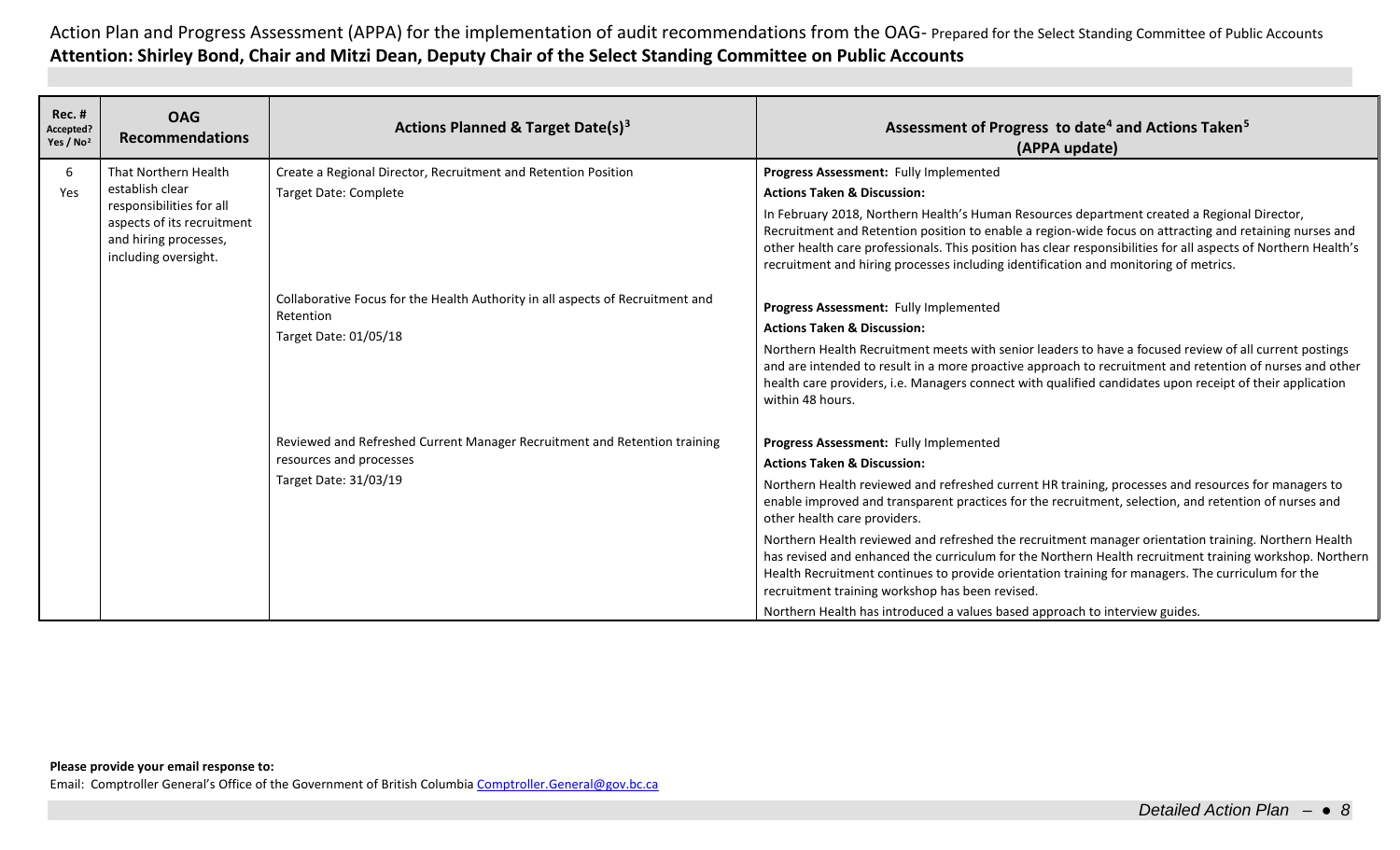| 7   | That Northern Health                                                                                               | Leadership and Management Pathways                   | Progress Assessment: Substantially Implemented                                                                                                                                                                                                                                                                                                                                                                                                                                                                                                                                                                                                                                                                                                                                                                                                                                                                                                                                                    |
|-----|--------------------------------------------------------------------------------------------------------------------|------------------------------------------------------|---------------------------------------------------------------------------------------------------------------------------------------------------------------------------------------------------------------------------------------------------------------------------------------------------------------------------------------------------------------------------------------------------------------------------------------------------------------------------------------------------------------------------------------------------------------------------------------------------------------------------------------------------------------------------------------------------------------------------------------------------------------------------------------------------------------------------------------------------------------------------------------------------------------------------------------------------------------------------------------------------|
| Yes | ensure that all hiring                                                                                             | Target Date: 31/03/19                                | <b>Actions Taken &amp; Discussion:</b>                                                                                                                                                                                                                                                                                                                                                                                                                                                                                                                                                                                                                                                                                                                                                                                                                                                                                                                                                            |
|     | managers receive<br>comprehensive training on<br>their recruitment and<br>retention roles and<br>responsibilities. |                                                      | Northern Health developed a robust and clear leadership and management pathway, as a key nursing<br>retention strategy, in order to ensure a consistent approach to leadership and management development<br>thereby enabling existing and future leaders to develop competencies to support healthy and effective<br>workplaces - and positively influence recruitment and retention of nurses and other health care providers.                                                                                                                                                                                                                                                                                                                                                                                                                                                                                                                                                                  |
|     |                                                                                                                    |                                                      | Dialogue has been initiated to collaborate on Leadership Pathway development with key stakeholders<br>across Northern Health (e.g. physicians, Indigenous Health, etc.). Further, inventories are being populated<br>to identify internal facilitation capacity and additional leadership programming to be endorsed at an<br>organizational level.                                                                                                                                                                                                                                                                                                                                                                                                                                                                                                                                                                                                                                               |
|     |                                                                                                                    | Strengthen Leadership and Management Training Access | Progress Assessment: Substantially Implemented                                                                                                                                                                                                                                                                                                                                                                                                                                                                                                                                                                                                                                                                                                                                                                                                                                                                                                                                                    |
|     |                                                                                                                    | Target Date: 31/03/19                                | <b>Actions Taken &amp; Discussion:</b>                                                                                                                                                                                                                                                                                                                                                                                                                                                                                                                                                                                                                                                                                                                                                                                                                                                                                                                                                            |
|     |                                                                                                                    |                                                      | Northern Health expanded access to comprehensive leadership and management training for existing and<br>future leaders of the organization. This includes additional cohorts of the Core LINX introductory leadership<br>course, with an emphasis on leveraging e-learning, early access to module training and other options.                                                                                                                                                                                                                                                                                                                                                                                                                                                                                                                                                                                                                                                                    |
|     |                                                                                                                    |                                                      | To meet the growing demand for a common foundation of leadership training, Education and Development<br>increased its offerings of Core LINX from two to four cohorts for the 2018/19 fiscal year and is offering a full<br>cohort of Experience LINX in February 2019. Beginning in April 2019 we will be moving back to two Core<br>Linx cohorts per year.<br>Core LINX facilitator development is actively underway and most recently Core LINX welcomed two new<br>facilitators to the existing cohort of three. Increasing our capacity to deliver is a high priority considering<br>there are four Core LINX programs underway from September 2018 to June 2019. The process includes<br>new facilitators shadowing experienced facilitators at face-to-face sessions, followed by co-facilitating a<br>session with an experienced facilitator. Future Core LINX facilitator development may include completing:<br>the facilitator's pathway, MBTI certification, and EQ-I Certification. |
|     |                                                                                                                    |                                                      | At the face-to-face sessions experienced facilitators will continue to identify potential candidates who<br>display the aptitude and desire to facilitate Core LINX.                                                                                                                                                                                                                                                                                                                                                                                                                                                                                                                                                                                                                                                                                                                                                                                                                              |
|     |                                                                                                                    |                                                      | February 2020: NH has identified expectations for supervisors and managers of nursing staff focused on<br>workforce sustainability to ensure service continuity and delivery to support recruitment and retention.<br>• Managers connect with qualified candidates upon receipt of their application within 48 hours. In a<br>leader's absence a designate is required to be identified who will fulfil hiring functions.<br>Two up approval is required for staff requesting leave for banked overtime and unpaid leave of<br>absence.                                                                                                                                                                                                                                                                                                                                                                                                                                                           |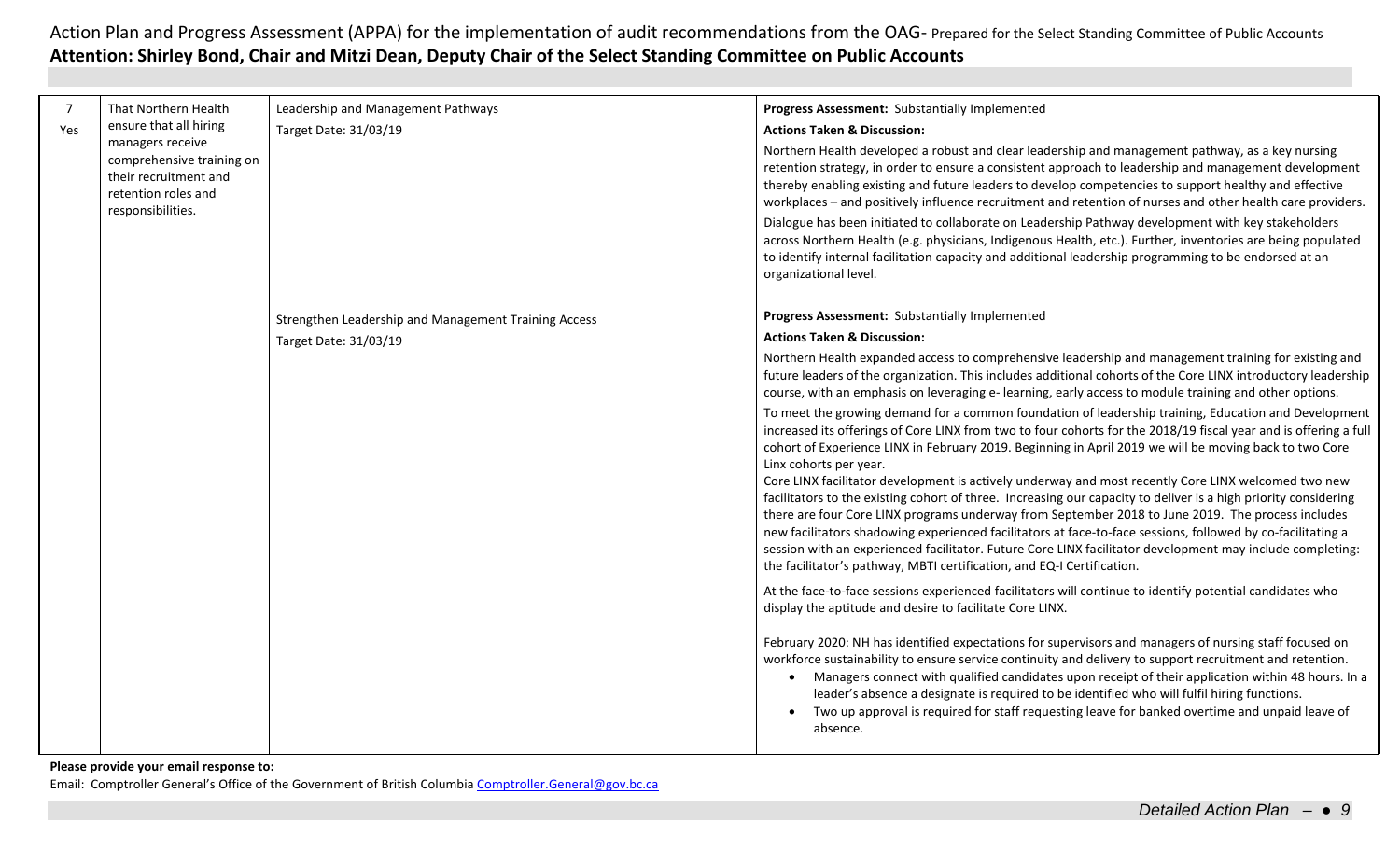| 8   | That Northern Health                                                       | <b>Support Newly Graduated Nurses</b>                                                                     | Progress Assessment: Partially Implemented                                                                                                                                                                                                                                                                                                                                |
|-----|----------------------------------------------------------------------------|-----------------------------------------------------------------------------------------------------------|---------------------------------------------------------------------------------------------------------------------------------------------------------------------------------------------------------------------------------------------------------------------------------------------------------------------------------------------------------------------------|
| Yes | develop and implement a                                                    | Target Date: 01/09/18                                                                                     | <b>Actions Taken &amp; Discussion:</b>                                                                                                                                                                                                                                                                                                                                    |
|     | standard orientation<br>process for RNs that can<br>be adapted to meet the |                                                                                                           | Northern Health's Professional Practice and Education Services departments have jointly developed a<br>plan on how workshops and other supports will be implemented by/at each site to newly graduated<br>nurses.                                                                                                                                                         |
|     | needs of diverse sites.                                                    |                                                                                                           | Northern Health will use designated funding to enable new graduates from smaller communities to travel<br>to the workshops, which will be hosted in Prince George, Fort St. John, and Terrace.                                                                                                                                                                            |
|     |                                                                            |                                                                                                           | February 2020: New graduate education is currently being reviewed. NH projects that an updated<br>curriculum will be available in September 2020.                                                                                                                                                                                                                         |
|     |                                                                            | Improve Nurse Orientation and Onboarding programs (onboarding for the first year<br>of new hire's career) | Progress Assessment: Partially Implemented                                                                                                                                                                                                                                                                                                                                |
|     |                                                                            | Target Date: 31/12/18                                                                                     | <b>Actions Taken &amp; Discussion:</b>                                                                                                                                                                                                                                                                                                                                    |
|     |                                                                            |                                                                                                           | Northern Health developed a standardized nursing orientation program available to all Nurses (RN/RPNs)<br>throughout all Northern Health sites. This orientation will collate and standardize pre-existing nursing<br>orientations that are currently available throughout the Health Authority.                                                                          |
|     |                                                                            |                                                                                                           | There will be a three phase approach to Clinical Skill Set Orientation.<br>Phase One: - General Orientation                                                                                                                                                                                                                                                               |
|     |                                                                            |                                                                                                           | Provision of orientation education resources relevant to all nursing staff regardless of which clinical area<br>that they are employed in. This orientation can also be adapted where relevant and within scope of<br>practice to other health care professionals. February 2020: Phase one education is to be completed during<br>the qualifying period of three months. |
|     |                                                                            |                                                                                                           | Phase Two: - Stream orientation                                                                                                                                                                                                                                                                                                                                           |
|     |                                                                            |                                                                                                           | Provision of orientation education resources, relevant to the stream of services the RN is employed in.                                                                                                                                                                                                                                                                   |
|     |                                                                            |                                                                                                           | 1. Hospital based,                                                                                                                                                                                                                                                                                                                                                        |
|     |                                                                            |                                                                                                           | 2. Community based,                                                                                                                                                                                                                                                                                                                                                       |
|     |                                                                            |                                                                                                           | 3. Residential/Long term care/Seniors care,                                                                                                                                                                                                                                                                                                                               |
|     |                                                                            |                                                                                                           | 4. Specialized service February 2020: Orientation of staff in this phase will commence within the first three                                                                                                                                                                                                                                                             |
|     |                                                                            |                                                                                                           | weeks of hire and is organized in conjunction with individual competency assessments using a CAPE tool<br>and learning plans. Phase Two Clinical Skills are completed within the 3-month probationary or as defined                                                                                                                                                       |
|     |                                                                            |                                                                                                           | within the schedule of the plan.                                                                                                                                                                                                                                                                                                                                          |
|     |                                                                            |                                                                                                           | Orientation plans can be adapted where relevant and within the scope of practice to other health care                                                                                                                                                                                                                                                                     |
|     |                                                                            |                                                                                                           | professionals.                                                                                                                                                                                                                                                                                                                                                            |
|     |                                                                            |                                                                                                           | Phase Two was completed for Community Based Services on December 31, 2019. Phase Two for Long Term                                                                                                                                                                                                                                                                        |
|     |                                                                            |                                                                                                           | Care and Specialized Services will be completed by April 30 <sup>th</sup> , 2020. Acute care is estimated to be                                                                                                                                                                                                                                                           |
|     |                                                                            |                                                                                                           | completed by September 2020.                                                                                                                                                                                                                                                                                                                                              |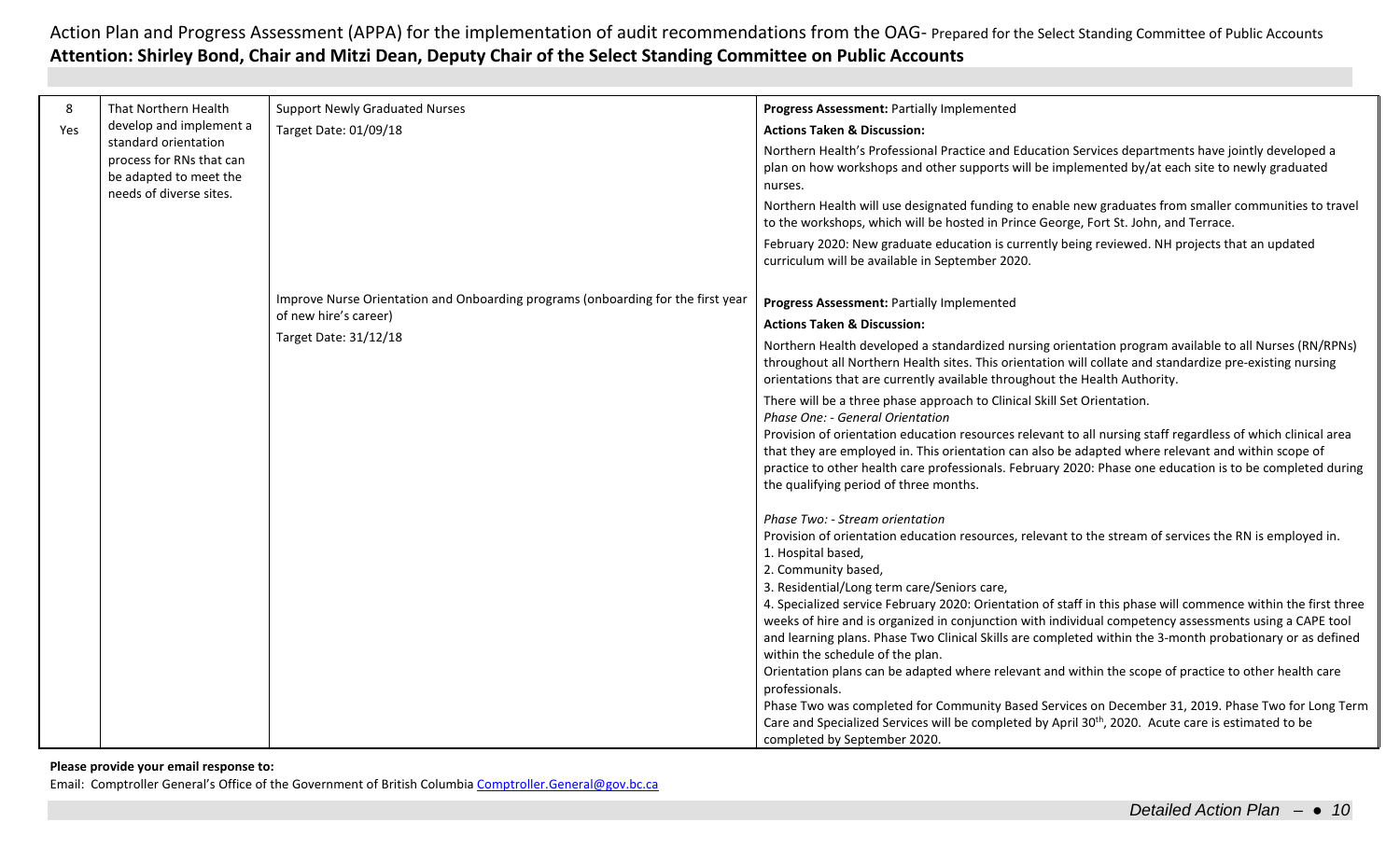| <b>Rec. #</b><br>Accepted?<br>Yes / $No2$ | <b>OAG</b><br><b>Recommendations</b> | Actions Planned & Target Date(s) <sup>3</sup> | Assessment of Progress to date <sup>4</sup> and Actions Taken <sup>5</sup><br>(APPA update)                                                                                                                                                                                                                                                                                                                                                                                                                                                                                                                                                                                                     |
|-------------------------------------------|--------------------------------------|-----------------------------------------------|-------------------------------------------------------------------------------------------------------------------------------------------------------------------------------------------------------------------------------------------------------------------------------------------------------------------------------------------------------------------------------------------------------------------------------------------------------------------------------------------------------------------------------------------------------------------------------------------------------------------------------------------------------------------------------------------------|
|                                           |                                      |                                               | Phase Three:<br>Phase Three is specific education relevant to the department and unit the RN works within. This education<br>will be developed in consultation with local leadership, to ensure the needs of their departments and units<br>are met. Phase Three moves beyond "standardized orientation" and is therefore inclusive of unit specific<br>education requirements. The Clinical Education Team will assist Managers/Team Leaders to develop<br>Competency, Assessment, Planning, and Evaluation (CAPE) tools to ensure efficient tracking of unit<br>competencies and staff development needs to meet those competencies. The work on Phase Three will<br>commence in spring 2019. |
|                                           |                                      |                                               | NH has fully implemented a refreshed Northern Health Onboarding Program. Soon to be available is a new<br>Manager orientation including a comprehensive health and safety orientation and site specific checklist.                                                                                                                                                                                                                                                                                                                                                                                                                                                                              |
|                                           |                                      |                                               | NH has developed an interprofessional training curriculum that will be specifically delivered to rural and<br>remote sites utilizing simulation. The aim of this approach is not only to develop skills, but also to develop<br>trusting working relationships between the physician group, interprofessional team and nurses. The goal of<br>this program is to improve retention and morale in rural and remote sites, through building and supporting<br>interprofessional relationships.                                                                                                                                                                                                    |
|                                           |                                      |                                               | February 2020: Phase Three for Community Based Services will be completed by March 31 <sup>st</sup> , 2020. This<br>work is ahead of schedule. All other streams will commence in alignment with Phase two time-lines<br>identified.                                                                                                                                                                                                                                                                                                                                                                                                                                                            |